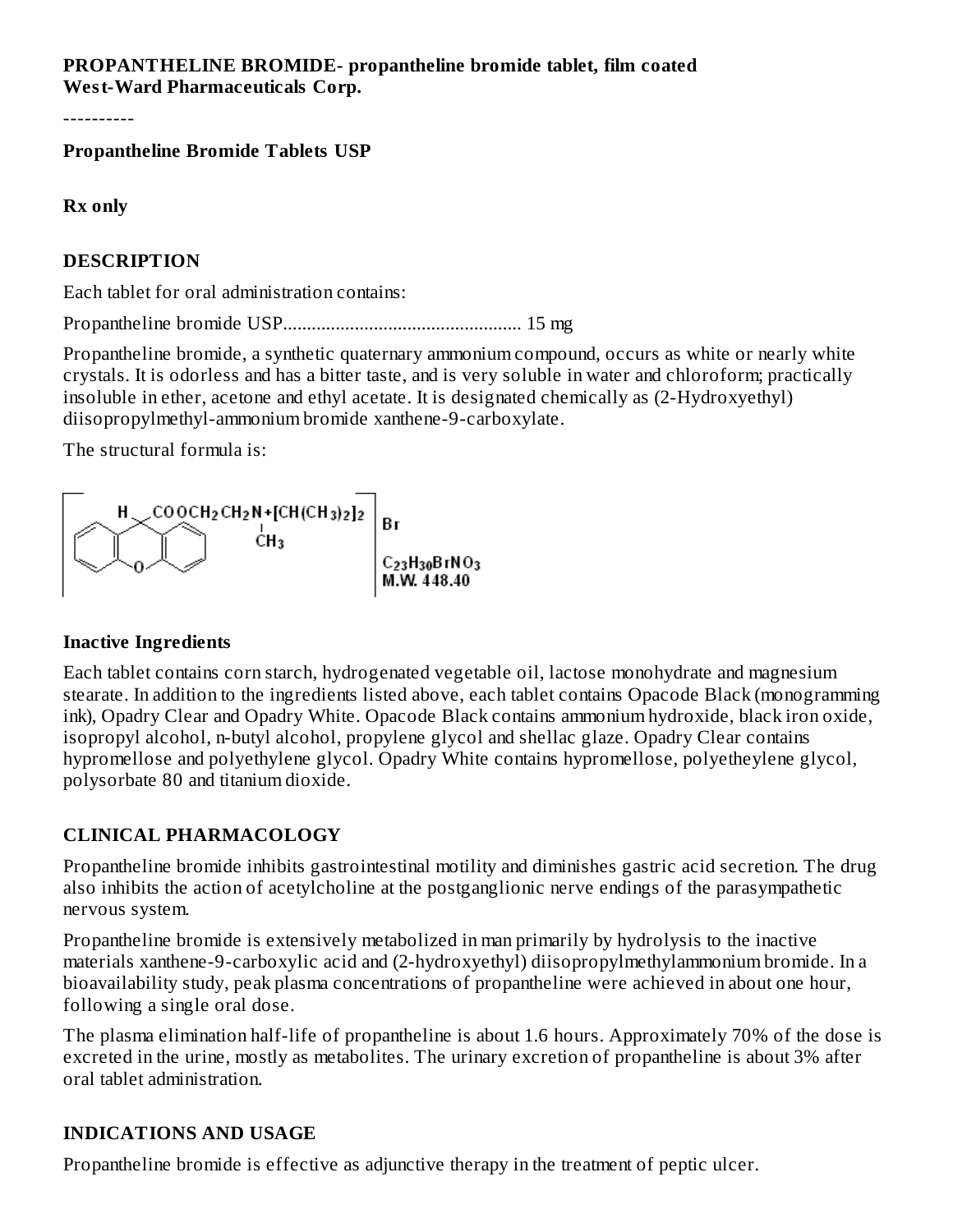## **CONTRAINDICATIONS**

Propantheline is contraindicated in patients with:

- 1. Glaucoma, since mydriasis is to be avoided.
- 2. Obstructive disease of the gastrointestinal tract (pyloroduodenal stenosis, achalasia, paralytic ileus, etc.).
- 3. Obstructive uropathy (e.g., bladder-neck obstruction due to prostatic hypertrophy).
- 4. Intestinal atony of elderly or debilitated patients.
- 5. Severe ulcerative colitis or toxic megacolon complicating ulcerative colitis.
- 6. Unstable cardiovascular adjustment in acute hemorrhage.
- 7. Myasthenia gravis.

## **WARNINGS**

In the presence of a high environmental temperature, heat prostration (fever and heat stroke due to decreased sweating) can occur with the use of propantheline.

Diarrhea may be an early symptom of incomplete intestinal obstruction, especially in patients with ileostomy or colostomy. In this instance treatment with this drug would be inappropriate and possibly harmful.

With overdose, a curare-like action may occur (i.e., neuromuscular blockade leading to muscular weakness and possible paralysis). Propantheline may cause increased heart rate and therefore, should be used with caution in patients with heart disease.

## **PRECAUTIONS**

### **General**

Propantheline should be used with caution in the elderly and in all patients with autonomic neuropathy, hepatic or renal disease, hyperthyroidism, coronary heart disease, congestive heart failure, cardiac tachyarrhythmias, hypertension, or hiatal hernia associated with reflux esophagitis, since anticholinergics may aggravate this condition.

In patients with ulcerative colitis, large doses of propantheline may suppress intestinal motility to the point of producing paralytic ileus and, for this reason, may precipitate or aggravate toxic megacolon, a serious complication of the disease.

### **Information for Patients**

Propantheline may produce drowsiness or blurred vision. The patient should be cautioned regarding activities requiring mental alertness, such as operating a motor vehicle or other machinery or performing hazardous work, while taking this drug.

### **Drug Interactions**

Anticholinergics may delay absorption of other medication given concomitantly. Excessive cholinergic blockade may occur if propantheline is given concomitantly with belladonna alkaloids or synthetic and semisynthetic anticholinergic agents, narcotic analgesics such as meperidine, Type 1 antiarrhythmic drugs (e.g., disopyramide, procainamide, or quinidine), antihistamines, phenothiazines, tricyclic antidepressants, or other psychoactive drugs. Propantheline may also potentiate the sedative effect of phenothiazines. Increased intraocular pressure may result from concurrent administration of anticholinergics and corticosteroids.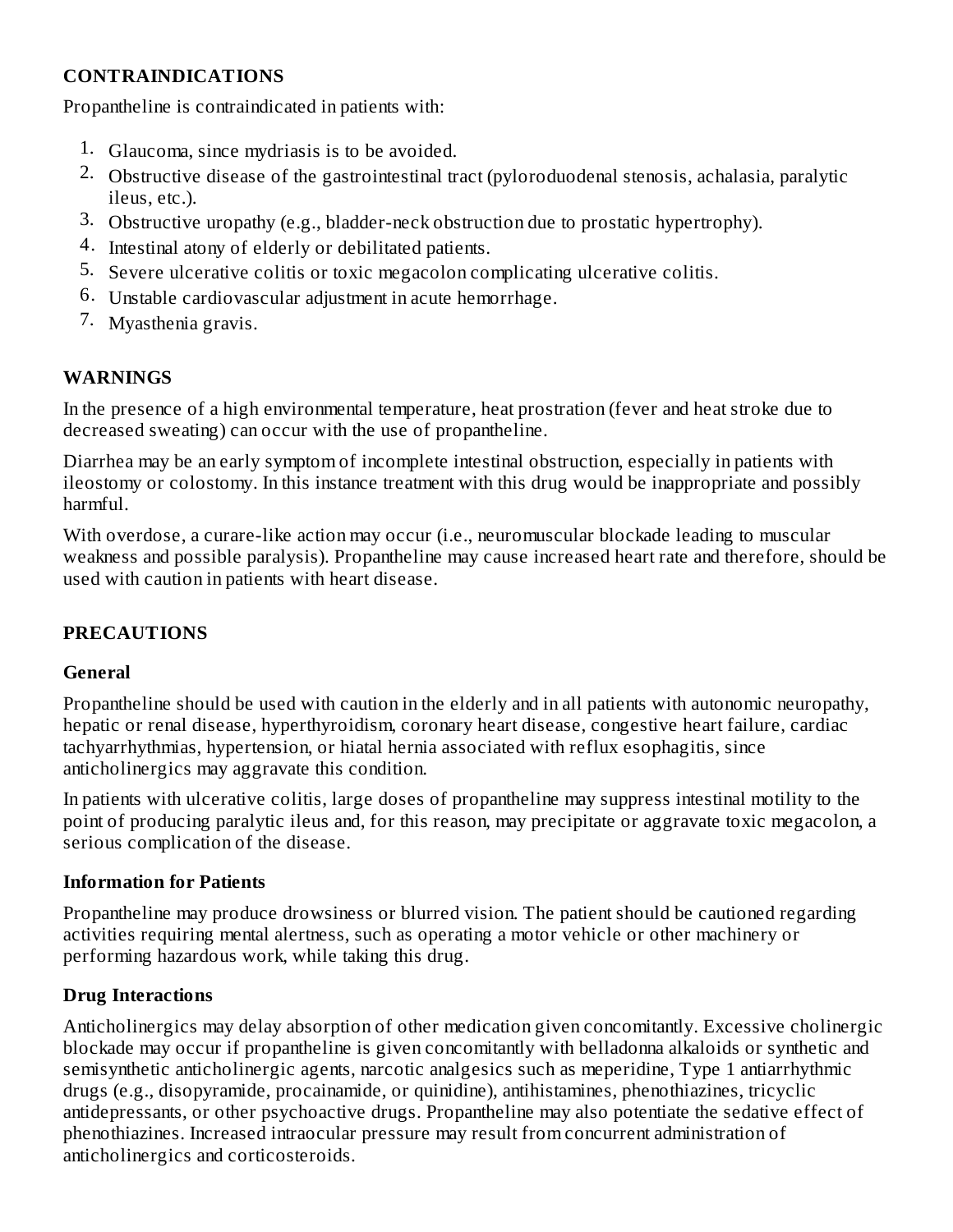Concurrent use of propantheline with slow-dissolving tablets of digoxin may cause increased serum digoxin levels. This interaction can be avoided by using only those digoxin tablets that rapidly dissolve by USP standards.

## **Carcinogenesis, Mutagenesis, Impairment of Fertility**

No long-term fertility, carcinogenicity, or mutagenicity studies have been done with propantheline.

## **Pregnancy**

Pregnancy Category C

Animal reproduction studies have not been conducted with propantheline. It is also not known whether propantheline can cause fetal harm when administered to a pregnant woman or can affect reproduction capacity. Propantheline should be given to a pregnant woman only if clearly needed.

# **Nursing Mothers**

It is not known whether this drug is excreted in human milk. Because many drugs are excreted in human milk, caution should be exercised when propantheline is administered to a nursing woman. Suppression of lactation may occur with anticholinergic drugs.

# **Pediatric Us e**

Safety and effectiveness in children have not been established.

# **ADVERSE REACTIONS**

Varying degrees of drying of salivary secretions may occur as well as decreased sweating. Ophthalmic side effects include blurred vision, mydriasis, cycloplegia, and increased ocular tension. Other reported adverse reactions include urinary hesitancy and retention, tachycardia, palpitations, loss of the sense of taste, headache, nervousness, mental confusion, drowsiness, weakness, dizziness, insomnia, nausea, vomiting, constipation, bloated feeling, impotence, suppression of lactation, and allergic reactions or drug idiosyncracies including anaphylaxis, urticaria and other dermal manifestations.

# **OVERDOSAGE**

The symptoms of overdosage with propantheline progress from an intensification of the usual side effects to CNS disturbances (from restlessness and excitement to psychotic behavior), circulatory changes (flushing, fall in blood pressure, circulatory failure), respiratory failure, paralysis, and coma.

Measures to be taken are (1) immediate induction of emesis or lavage of the stomach and (2) injection of physostigmine 0.5 to 2 mg intravenously, and repeated as necessary up to a total of 5 mg, and (3) monitoring of vital signs and managing as necessary.

Fever may be treated symptomatically (cooling blanket or alcohol sponging). Excitement of a degree which demands attention may be managed with thiopental sodium 2% solution given slowly intravenously or diazepam, 5 to 10 mg intravenously or 10 mg intramuscularly. In the event of progression of the curare-like effect to paralysis of the respiratory muscles, mechanical respiration should be instituted and maintained until effective respiratory action returns.

The oral  $LD_{50}$  of propantheline bromide is 780 mg/kg in the mouse and 370 mg/kg in the rat.

# **DOSAGE AND ADMINISTRATION**

The usual initial adult dose of propantheline bromide tablets is 15 mg taken 30 minutes before each meal and 30 mg at bedtime (a total of 75 mg daily). Subsequent dosage adjustment should be made according to the patient's individual response and tolerance.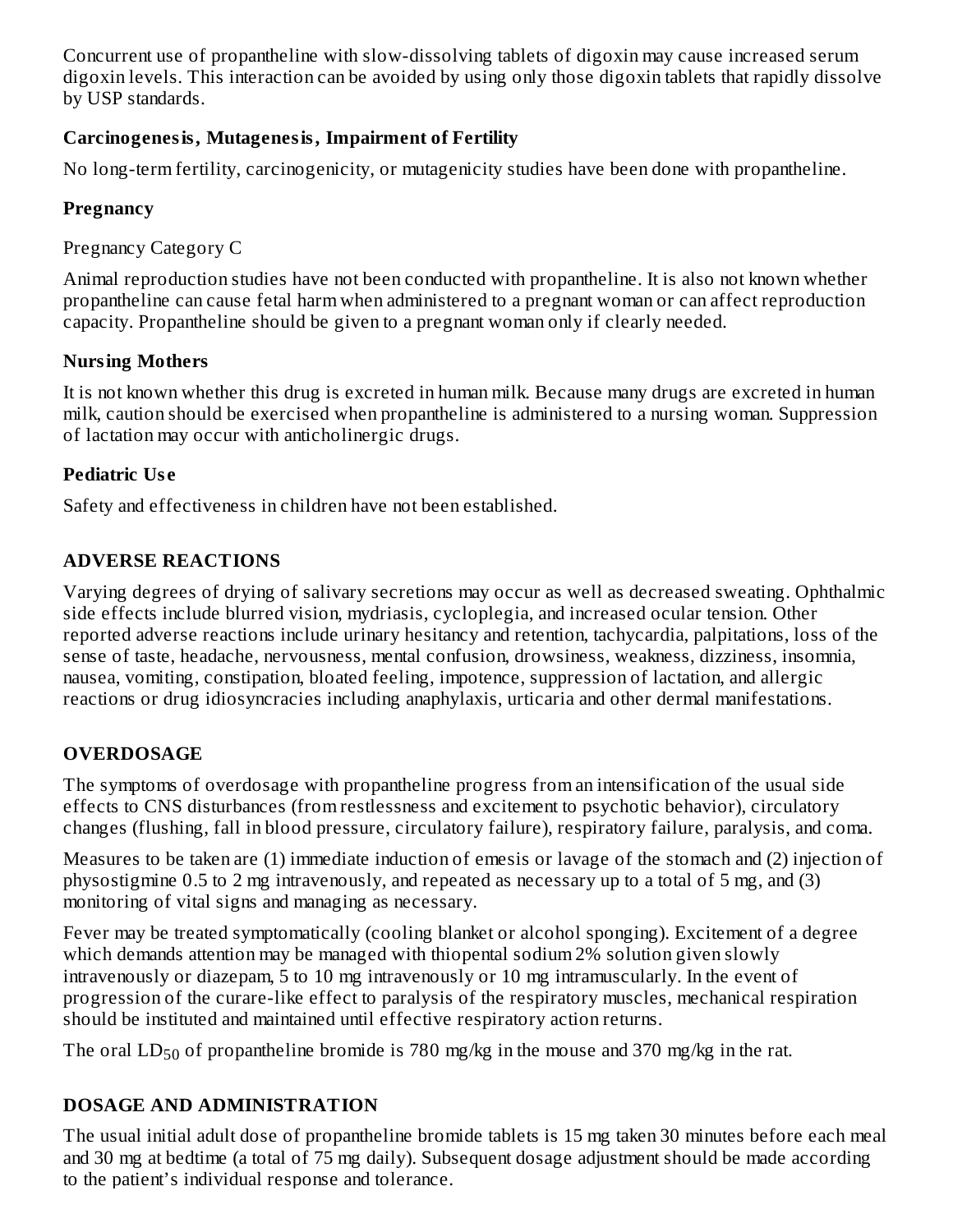#### **HOW SUPPLIED**

#### **Propantheline Bromide Tablets USP**

**15 mg tablets are supplied as white, film-coated tablets imprinted in black ink with product identification "54 303."**

NDC 0054-4721-25: Bottles of 100 Tablets

to the patient's individual response and tolerance.

Store at 20° to 25°C (68° to 77°F). [See USP Controlled Room Temperature.]

Dispense in tight, light-resistant container as defined in the USP/NF.

Distr. by: **West-Ward**

**Pharmaceuticals Corp.**

Eatontown, NJ 07724

**4071101//07**

**Revis ed March 2016**

### **PACKAGE/LABEL PRINCIPAL DISPLAY PANEL**



# **PROPANTHELINE BROMIDE** propantheline bromide tablet, film coated **Product Information Product T ype** HUMAN PRESCRIPTION DRUG **Ite m Code (Source )** NDC:0 0 54-4721 **Route of Administration** ORAL **Active Ingredient/Active Moiety Ingredient Name Basis of Strength Strength PROPANTHELINE BROMIDE** (UNII: UX9Z118X9 F) (PROPANTHELINE - UNII:130 6V2B0Q8 ) PROPANTHELINE BROMIDE 15 mg